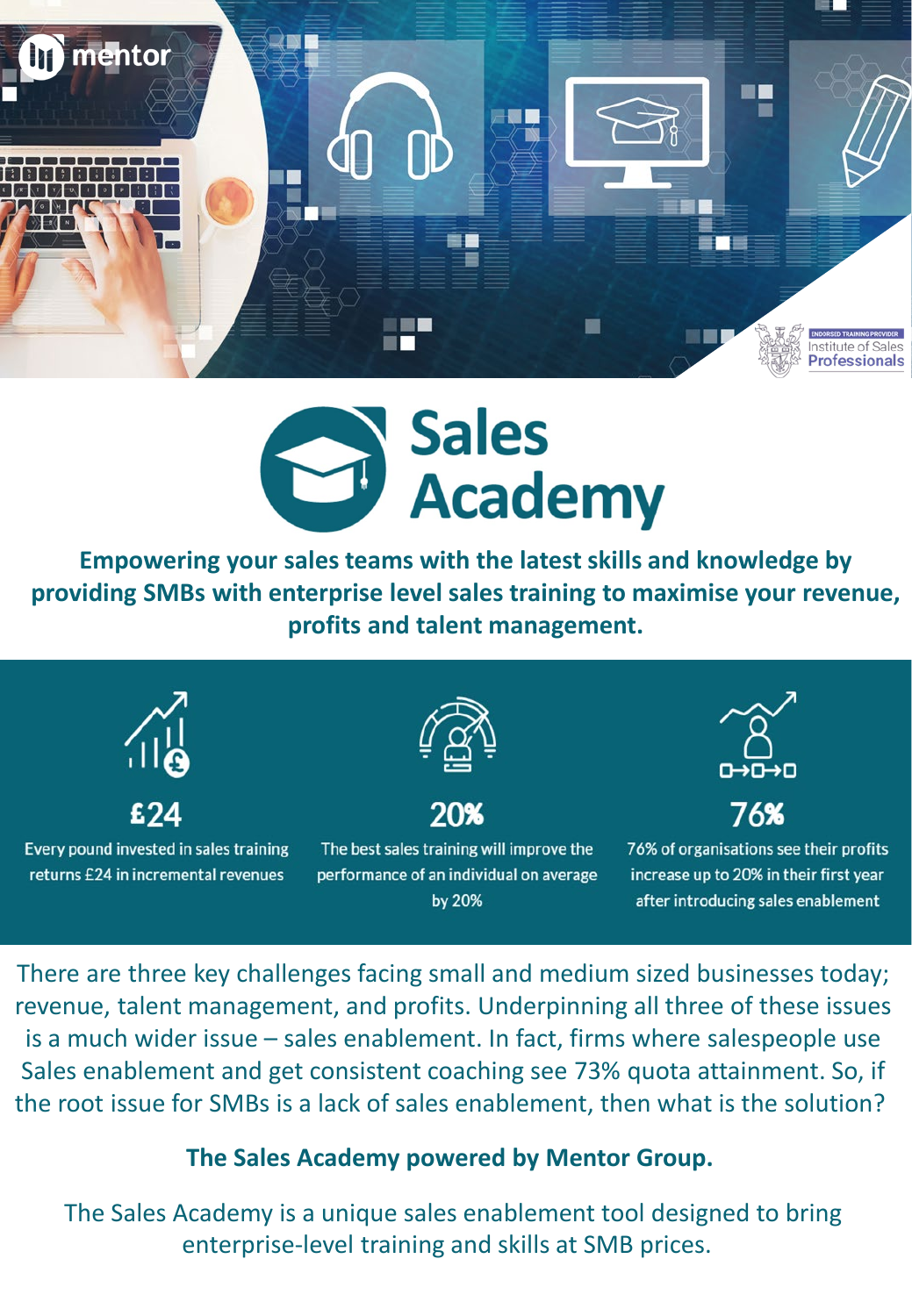

# **What is Sales Academy?**

The Sales Academy offers bite-sized videos, eLearning and sales tools directly to your mobile or laptop, enabling your salespeople to learn on-the-go, ondemand, on any device. You can say goodbye to spending thousands on allday training seminars and workshops, and say hello to a culture of self-paced learning with no disruption to your 'business as usual'.

The library of content is also constantly being updated, giving you the most relevant and applicable learning straight to your pocket.

All the content available within Sales Academy is written by industry experts and backed by accreditation from the Institute of Sales Professionals, so you know that you're getting the best possible sales enablement and development training.

The benefits don't stop there. With the unique Ask An Expert feature, your sales team gets direct access to Mentor Group's team of sales experts and their enterprise-level knowledge and experience.



**Constantly updated bite size learning**



**Enterprise level industry knowledge**



**Learning on demand technology platform**

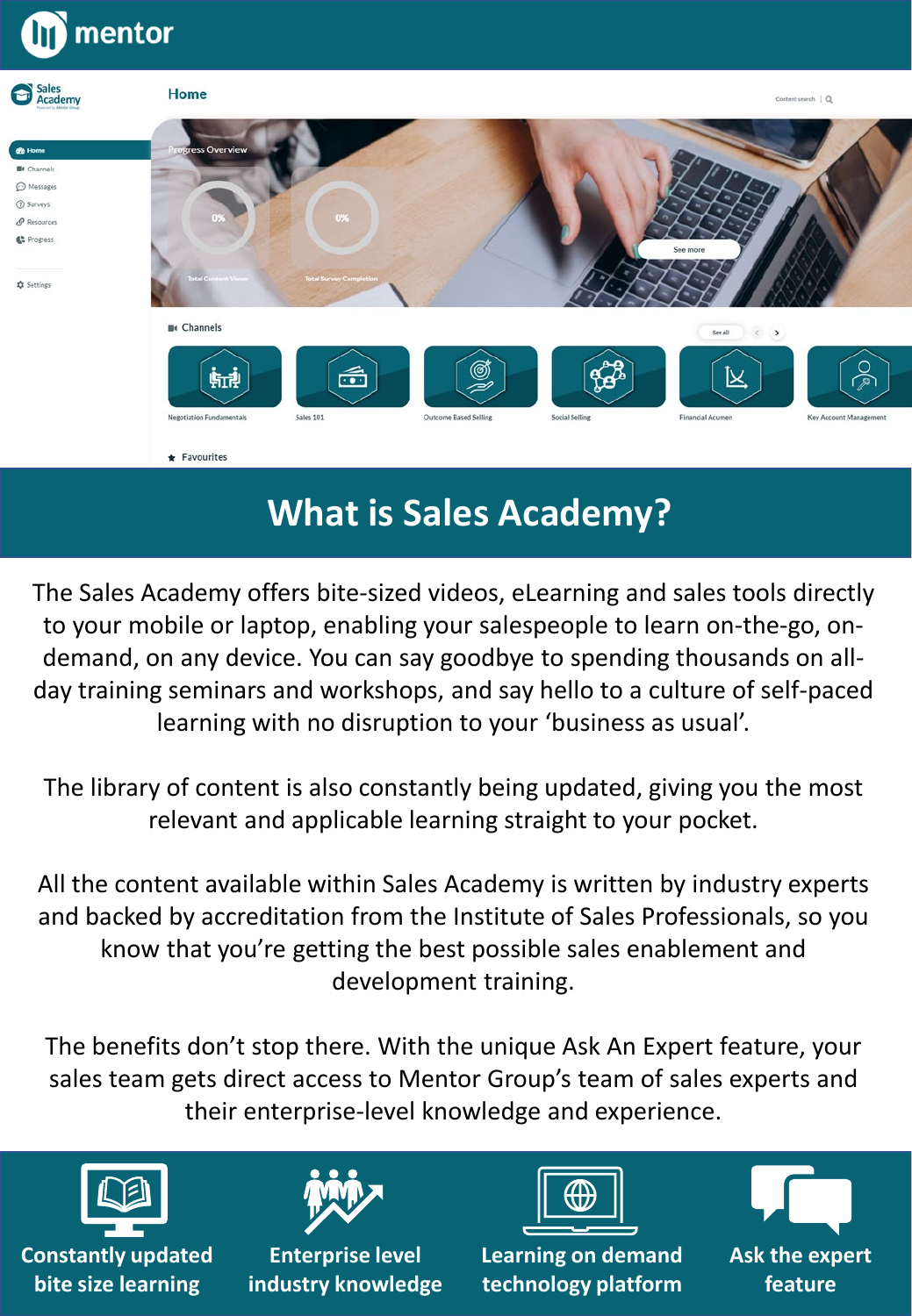

# **What you get with Sales Academy**



#### **Sales 101**

In this channel you will learn the basics of professional selling. You will recognise<br>the importance of planning, creating value engaging different stakeholders and asking the right questions to uncover customer needs. This channel Is suitable for all sales roles who need a refresh of the key skills and those new to sales to learn the basics to help you stand out from the competition.



#### **Social selling**

In this channel you will learning a structured approach to engaging customers and prospects over social channels. You will be able to create your digital brand, create connections and develop your credibility to help engage the right people in relevant sales conversations. This channel is suitable for all sales roles.



#### **Key Account Management**

In the channel, you will learn how to plan and develop your chosen growth accounts. You will learn how to build a customer strategy map to create new and engaging conversations. You will know how to develop a stakeholder map to identify and target the right individuals. You will also learn how to work as a virtual team to create compelling value to outperform the competition. This channel is suitable for sellers who are looking to develop growth strategies for their accounts.



## **Outcome based selling**

In this channel you will learn how to focus on customer outcomes as a core strategy in your sales approach. You will learn how to ask the right questions to identify and quantify the change your customer is looking to make and how your solutions will deliver this change. You will also learn the importance of emotional intelligence in creating great customer relationships. This channel is suitable for all sales roles.

#### **Negotiation fundamentals**

In this channel, you will learn the phases, skills and techniques to engage your customer in win: win negotiation situations. You will learn how to prepare and manage negotiation discussions and also recognise the tactics buyers use during the process. This channel is suitable for all sales roles.



#### **Storytelling**

In this channel you will learn the importance of telling stories in a professional sales approach. You will learn how to structure a story, use different types of stories throughout the sales process to engage your customers at an emotional level. This channel is suitable for all sales roles.



### **Financial Acumen**

In this channel, you will learn the understand language and aspects of business finance. You will know how to read a financial statements and balance sheets along<br>with the key terminology required to engage financial stakeholders. The channel is with the key terminology required to engage financial stakeholders. The channel is<br>suitable for all sales roles.

### **Continuous Updates**

New channels containing eLearning, and videos are continuously being added to reflect the latest in sales trends, knowledge and industry best practice to ensure your sales teams are always ahead of the curve.